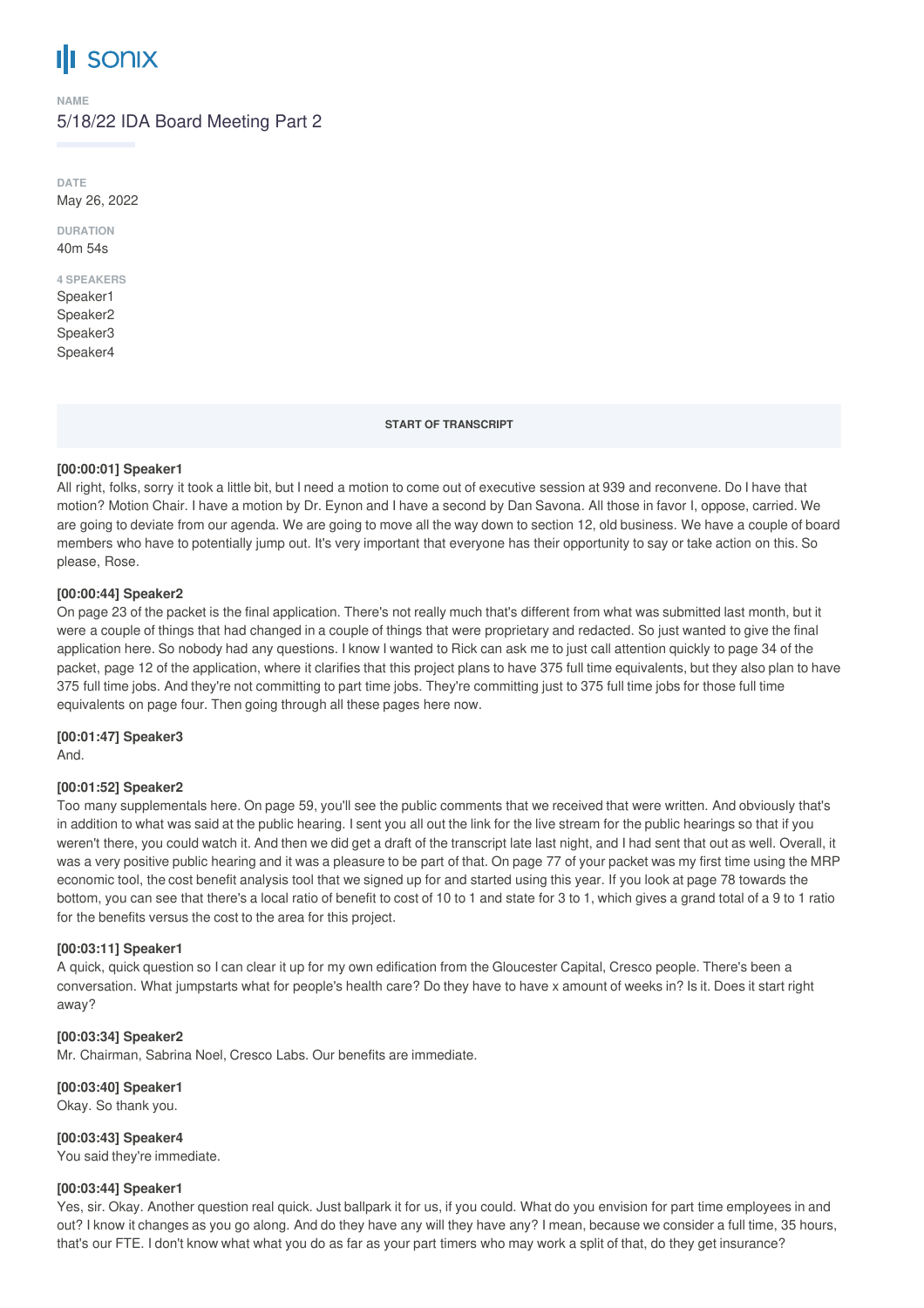## **[00:04:15] Speaker2**

So, Mr. Chairman, in our cultivation and production.

**[00:04:18] Speaker1** My name is Jim.

**[00:04:19] Speaker2** I'm sorry, Jim. I apologize. You've corrected me on that before.

## **[00:04:22] Speaker1**

Mr. Chairman, in about an hour.

**[00:04:25] Speaker2** Understand. Jim. Thank you for the correction, Jim. And members of the board.

**[00:04:30] Speaker4** Sorry, I have to correct. It's not until the end of the month. Chairman.

**[00:04:33] Speaker2** Yes, sorry, Jimmy.

**[00:04:35] Speaker1** I'm taking a nap.

# **[00:04:39] Speaker2**

So the question before the company is how do part time employees benefit have benefits in our cultivation and production facilities? At this time, it is not a practice to utilize part time employees. We do utilize contractors in limited terms and to my awareness one facility within our network. And those contractors come from an employment agency. But it is not a practice at this time for us to utilize part time employees in cultivation and production facilities.

## **[00:05:13] Speaker1**

If I'm correct here, what I'm hearing is, is that all your jobs are considered to be full time employees, part time. Maybe you're pointing at outside vendors.

### **[00:05:26] Speaker3**

Yes, Jim.

## **[00:05:27] Speaker1**

Okay. Can we get that for the record? So there's when the question comes up again and I know it's going to come up again, trust me. Yes, maybe six, seven more times. We'll have that answer for everyone. And that was a good catch by Dr. Eynon and Mr. Jones as to what constituted health care for the employee. So thank you both very much for that. Uh. Anything else, Sabrina?

#### **[00:05:58] Speaker2**

Not at this time, Jim. But we remain here for questions.

## **[00:06:01] Speaker1**

Oh, absolutely. You're not going anywhere. Please go ahead, Rose. With the rest.

## **[00:06:09] Speaker2**

Sure. I'm actually going to defer to Joe on page 79. Is the first resolution for voting. It's on the seeker determination and I know Joe does a much better job of explaining what that means.

#### **[00:06:24] Speaker4**

Well, thank you, Rose. If you go, as Rose indicated, if you go to page 79 in the materials that were previously distributed to you in advance of the meeting, is the secret resolution. As we've discussed on prior projects before the IDA can take final action. With respect to a project, we need to review the potential environmental impacts of the proposed project. This project has been reviewed by the town of Wawarsing Planning Board and they have cleared seeker with respect to this matter. Our resolution is joining in that clearance, if you will, or that approval with respect to the potential environmental impacts we have attached as an exhibit to the resolution, the negative declaration issued by the Planning Board, and again, as consistent with our normal operating policy, where we defer to the local approving entity with respect to the environmental review. This is consistent with that operating policy and with that, I'll open it up for any comments or questions.

## **[00:07:42] Speaker1**

What have we got to do to get to the resolution?

## **[00:07:44] Speaker2**

I mean, a motion and a roll call vote. Yeah.

## **[00:07:48] Speaker1**

I need a motion to entertain a resolution for speaker for Gloucester Capital. Can I have that motion, Dr. D.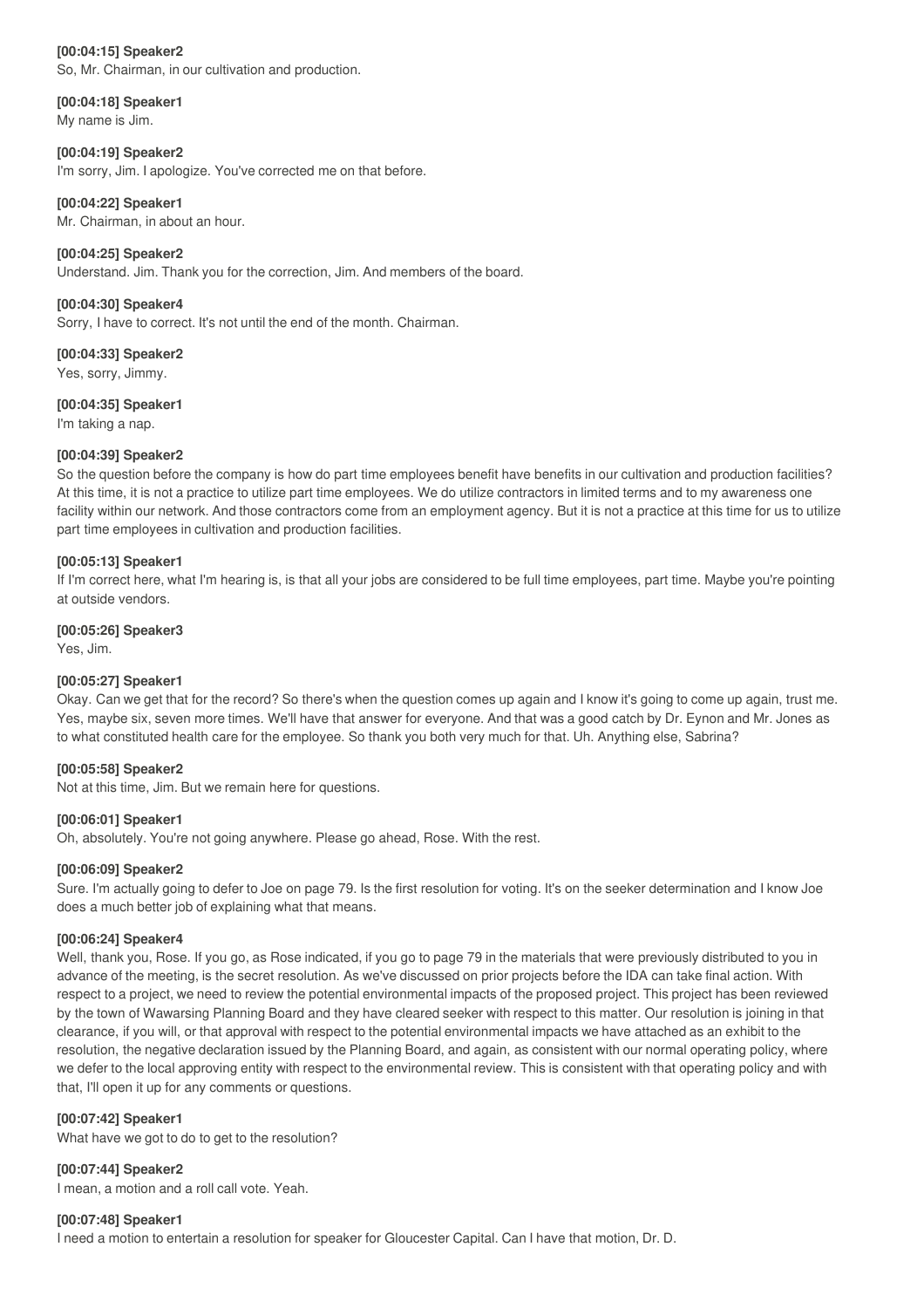**[00:07:58] Speaker3** So moved.

**[00:08:00] Speaker1** Mr. Savona, can I have a second?

**[00:08:03] Speaker4** Second that.

**[00:08:04] Speaker1** All those in favor signify by saying I. I. Thank you. Please move forward with the roll call.

**[00:08:14] Speaker2** James Malcolm?

**[00:08:15] Speaker1** Yes.

**[00:08:17] Speaker2** Diane Eynon. Yes. Faye Storms.

**[00:08:21] Speaker3** Yes.

**[00:08:22] Speaker2** Michael Hamm.

**[00:08:23] Speaker1** Yes.

**[00:08:24] Speaker2** Orlando Reece.

**[00:08:25] Speaker1** Yes.

**[00:08:26] Speaker2** Daniel Savona.

**[00:08:28] Speaker4** Yes.

**[00:08:30] Speaker2** And Richard Jones.

## **[00:08:32] Speaker1**

Yes. This record show. All right. Can we get into the approving resolution for Gloucester? Gloucester Street Capital, Joe.

## **[00:08:43] Speaker4**

Yes, Chair. Thank you. So if you go to page 86 of the materials and again, this resolution was distributed to the members in advance of the meeting. This resolution follows a very similar format to prior resolutions for prior projects with respect to approving the the straight lease documents, it approves a pilot agreement or clawback agreement, the New York State Clawback Agreement. It requires the company to provide insurance, provide indemnification. The clawback agreement with the IDA will provide for the job, the job numbers, the job levels. This project is touching on hot, hot button items confronting IDA's. This is not a retail project. There's no pirating with respect to this project. And if you look at Exhibit A of the resolution, which is on page 93, I just want to run through very quickly and I know the board members have have looked at this matter, the resolution in preparation for the meeting. But on Exhibit A, on page 93, we have a summary description of the public benefits relating to the project. Item one, there's no retention of existing jobs because the site is vacant. There is an item two, significant creation of new permanent jobs.

## **[00:10:06] Speaker4**

That issue has been discussed extensively. There is local labor construction jobs involving in this project, and I know that there is a labor agreement, the project management labor agreement. There we go. We we we indicate the amount of private sector investment in item four. We, we add the estimate of the IDA benefits in item five and those are outlined in Rose's cost benefit analysis. There's a very high likelihood of this project being completed on time. There's been extensive discussion about the revenue impacts on the local jurisdictions. There's also been significant discussion about the additional public benefits relating to this project and its impacts on the village of Glenville. And those were well outlined in the public hearing record and the public hearing itself that was conducted by the IDA and then items 9 through 12. I'll just let you look at with respect to your as you review this, with respect to your consideration of the resolution and with that Chair, I'll pass it back to you for opportunity with any comments or questions.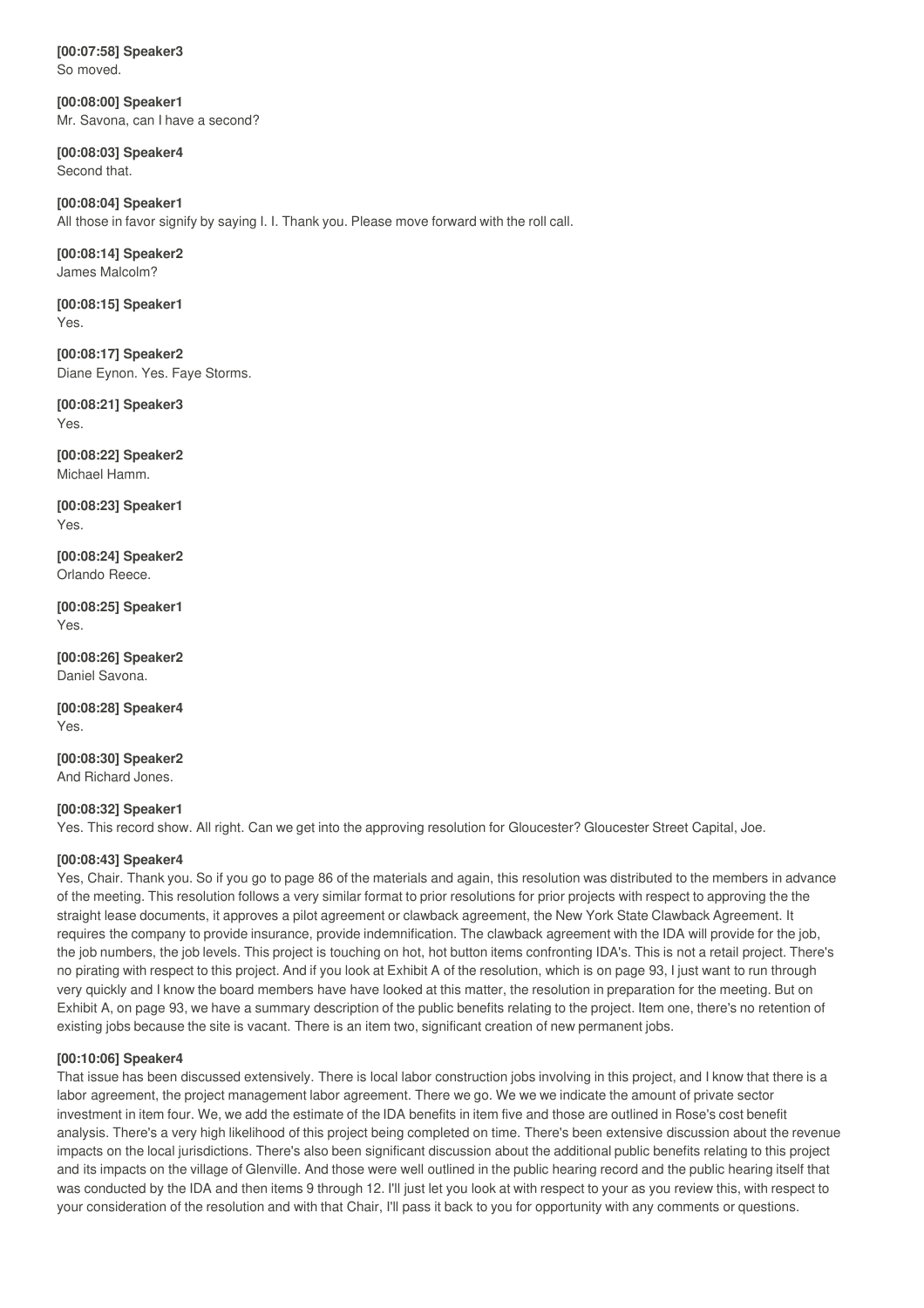## **[00:11:28] Speaker1**

Does anyone have any comments or questions on the approving resolution? I will say this, since the public meeting, I won't say inundated, but I've received several phone calls from local business entities that certainly want to be a part and parcel of this project. And I'd like to thank Sabrina Noah. Me not remembering what time was. It's 3 hours earlier out there and calling her up and making her aware of that. And she was very open as to having on where to direct people to and taking a call herself. And that's one of the good things that's kind of falls into community benefit. And you'll never miss that sight and how big it is. But it's all the peripheral ripples. If I might, when we were in the public meeting. Restaurant owners and. You know, the sun is finally going to shine on Ellenville after a long, long, cloudy spell. And. There was pushback people from other towns that don't agree with the process. And that's fine. Everyone's entitled to an opinion, but. It really, you know, and I guess I would be contradicting the live stream last night about this board not working on or helping create any projects that ever brought any jobs in. I would and I'm not being critical.

## **[00:13:12] Speaker1**

Again, everyone has their opinions and sometimes. They're not educated enough about the process. And I'm not trying to be flip when I say that, but when you turn around and you take and you promise 375 jobs that people are on the hook for over within three years and maybe. Two thirds of that, I have my economic development whiz Mr. Weidemann up there in the corner. But there's going to be a tremendous amount of ripple effect for this community. And. And you know, people understand and know it's not a big secret. I've never I've never really. I'll just put it this way. The county exec and I won't be sending Christmas cards back and forth, but that shouldn't reflect on a staff in the hard work that they put in. I'm actually rooting for Pat to get elected somewhere somehow as far as that goes. So it's a super project and at this time I would accept a motion to take a roll call vote. On the. I'll make the motion. Thank you, Brother Jones. Mr. Jones will have a second. Mr. Savona. So all those in favor signify by saying I. So we're going to move to have a roll call vote for the approving resolution for Gloucester Street Capital, LLC project. James Malcolm Yes.

### **[00:14:53] Speaker2**

Diane Eynon yes. Faye Storms yes. Michael Hamm.

**[00:14:59] Speaker1** Yes.

**[00:15:00] Speaker2** Orlando Reece.

**[00:15:01] Speaker4** Yes.

**[00:15:02] Speaker2** Daniel Savona Yes and yes.

#### **[00:15:07] Speaker1**

Okay. Listen, unanimous. Get out there now with the shovels or don't let the. Don't let the trade union guys see with shovels to get in some trouble for that.

## **[00:15:19] Speaker2**

Thank you, Jim. And thank you, members of the board. I would be remiss if I did not acknowledge the deep impact this process has had on our team, myself and our company, the incredibly welcome experience that we have from the villages and towns of what we're seeing in Ellisville, from the county, from Terry Hook to Jeff Kaplan to Tim Waterman, to the wonderful Rose who keeps us all moving forward. Let's be clear, we are deeply excited about this opportunity and we often recognize that we are asking hard things, but we often meet those expectations and our goal is always to exceed them. So thank you so much and be well today. I know the storm yesterday and many of the storms that we've mentioned today are causing a lot of waves within this beautiful community. But we stand with you to be a partner in the future. Have a good morning, everyone.

#### **[00:16:14] Speaker1**

Great. Thank you. And again, best of luck. All right, look. With that over. Let's just finish that section, then I'll move back up the financials of that status of pending projects. Joe Scott You got a couple of things going on, issues.

#### **[00:16:36] Speaker4**

I think on pending projects. The only thing I'll add that we're all very excited about is we expect to close the Romeo project today or tomorrow. The documents are all signed. The bank is preparing the wires. We're waiting for one thing from Romeo and we expect to have that this afternoon. So that matter and the fee will be received no later than Friday. So we're very excited about completing that project.

#### **[00:17:08] Speaker1**

And then thank you, Joe. I know it's like a dog chasing a bone with some of these things, but it has to be done. Status of pending enforcement matters.

#### **[00:17:19] Speaker4**

I reported in detail on that during the executive session. I don't think there's any further need to discuss anything further. I appreciate the direction from the board and we will follow up. Thank you very much.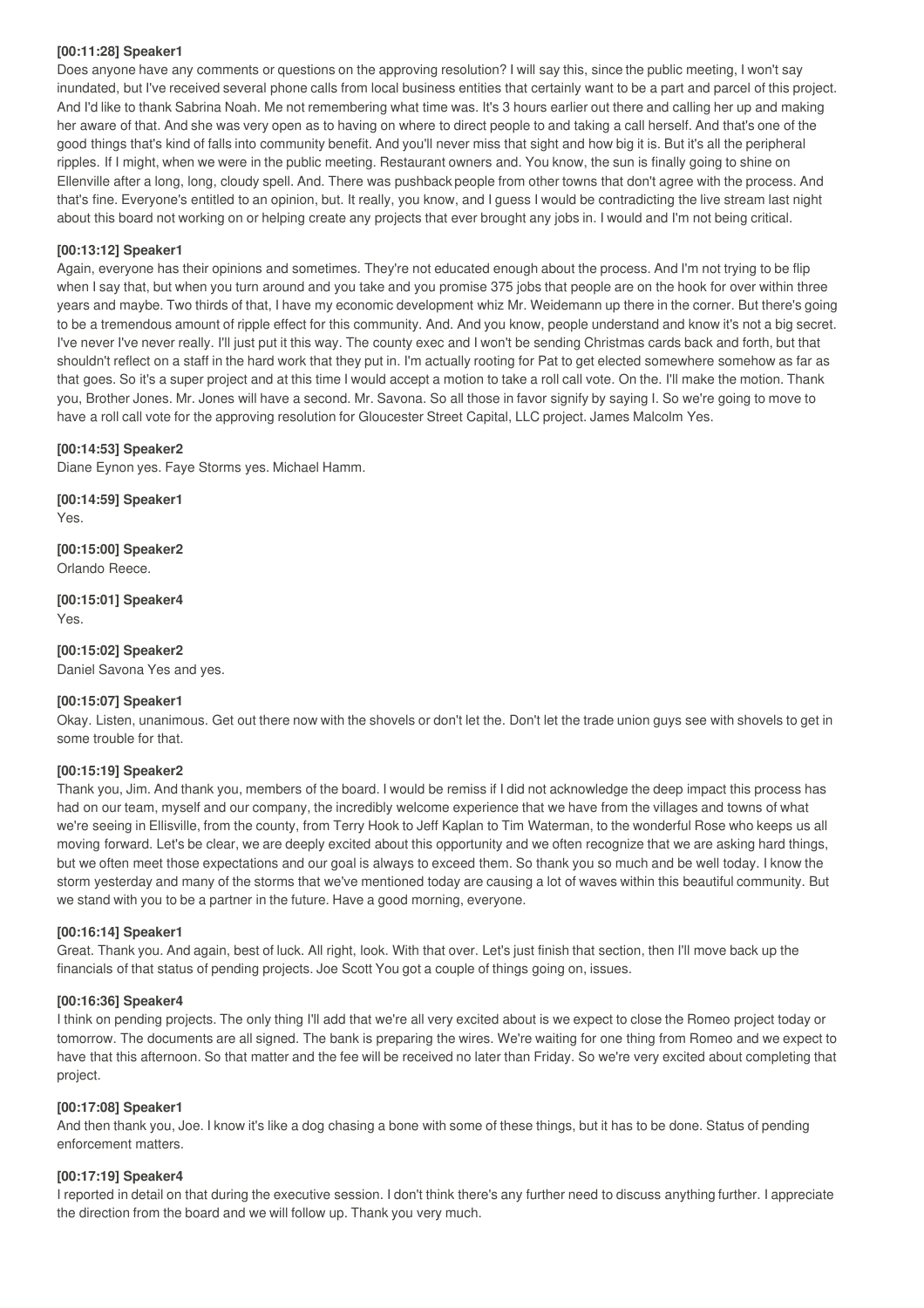## **[00:17:31] Speaker1**

All right. So that will take us out of Section 12. We will go back up to financials.

#### **[00:17:40] Speaker2**

Rick. Did you want me to cover that or. Yes, please. The last one. All right. So again, not too much activity for the month of April. There was the application fee that came in clearly for I'm going to ruin the name, so I'm just going to call it for Cresco. The admin pass through fees for low key brill for their labor monitoring administrative staff fees. The legal fees is a negative entry in April, but it was just to offset an entry earlier in the year for the bill that we paid for 2021 for the CRC, for the legal fees that finally got paid in 2022. So what you'll see in the year to date you see that it washes out and is zero. The office expense and postage was negative this month because again that was the CRC paying back the IDA for the \$4.21 of postage that it used in the first quarter. The travel and meals wasn't me going out to dinner. Unfortunately, that was travel to Ellenville and also to Poughkeepsie for the IDA peer group meeting. Then obviously we have a little bit of interest income here. Statement of financial position, not much in the way of changes at the moment. Again, the same bank balances about a little under \$1,000,000. Accounts receivable still holds the amount for the Kingstonian. I would remind you all in the last meeting here that we agreed that Kingstonian would pay that balance by December, so we expect to see it come off finally. At that point, the escrow again was high because of the low key brill fees that Kingstonian had to put forward for their project, and the accrued expenses was for the CPA fees, which we didn't build for yet for 2021, because we were waiting to finalize for the governance committee meeting that we eventually end up having. I expect shortly, once the new board is seated.

#### **[00:19:59] Speaker1**

I suggest you continue to send a reminder to the people at the Kingstonian. Just continue to remind them that it's timely and when it's due. And maybe that's not a bad idea for a lot of things out there. Any questions on the finances? If not, I'll make a motion. I'll need a motion to accept them as presented. Do I have that? Make that motion chair. So we have a second. No questions. All those in favor signify by saying I. I thought you were going to ask a question, Eric. It came up hard with the left hand, Rick. Okay. That brings it to the chair's report. And I don't usually have much a report, but I'm just going to echo what I've said to everybody here. I've never had the pleasure on a public board to serve with such accomplished and talented people as are here. If you guys could have seen the feed about 14, 15, 20 minutes ago, you'd have thought There's no love in the room. But we get to where we need to get to by having a good discussion and you take the gloves off and it's all done with respect. I am honored to have been given the opportunity. I was picked by the legislature to serve on a board, but I was voted in by my peers to serve as chair. And quite honestly, that means more to me than than than the initial appointment. There's no political agenda for me or anything else.

#### **[00:21:42] Speaker1**

It's just working with a bunch of good people. I applaud the members that are moving forward and continuing on the board. I would say I think the legislature made a wrong decision with a couple other members here who aren't moving and staying on the board. But that's politics to the board that's coming in behind them. Listen to the people that are there. You know, I know a lot of people with a lot of letters before their name and after their name. And none of them spell common sense, like getting into something. And, you know, hey, I have a degree. It's not a huge degree. But you know what? I have 40 some years of working with end users, developers, politicians, financial people taking projects from start to finish kind of thing. And that's essentially what the IDA has to do and what the legislature needs to do is, is embrace that and work hand in hand and understand the process like they never have before. So again, without each and every one of you, we wouldn't have made the progress that we did. We somewhat changed the culture for the better, as far as I'm concerned. And that might not be the the well held opinion by a lot of other people. But I know the people in this room did a yeoman's job and that is my report. So we will move to the CEO's report.

#### **[00:23:17] Speaker2**

Thank you, Chair. First, I just wanted to start. I want to make sure that everyone saw Tim wanted me and then sent me a message to follow up, to make sure that I made sure that everyone saw the message. He had to leave for another meeting, but he wanted to make sure to say thank you to Jimmy, Rick, Danny, Faye, and Orlando for your service to Ulster County. As you know, we finalized the Rez 157 report, which was a resolution was passed in 2012 for the IDA to finish to complete a report for the legislature. So we finalized that this past month and sent it off to the legislature, to the county executive and to the comptroller as well. Once again, I met with the Hudson Valley IDA Peer Group this past month. The topic was UTEP. It was really interesting to see how differently we all operate in order to meet the needs of our counties. Some of the counties does almost no pilot agreements for commercial development. They really just stick to housing, which I found really interesting, and other ones have never done housing. So it's all about filling the needs of what your county has. The next topic for the IDA peer group is going to be labor policies and the prevailing wage law.

#### **[00:24:51] Speaker2**

And we look forward to trying to work through some of the language and also some of the ideas. Don't have any Labor policies still. So hopefully, you know, I look forward to sharing what we have and helping them come up with a better system as well. I attended the UCEDA board meeting last week and he's not here. But I still want to say that I'm grateful for the constant invitation from Tim and his team to know that we can continue working together as a team. I really think it makes a difference if all of, as he likes to say, all the toolboxes that the county has or all the tools and the toolbox of the county can work together to make a bigger difference here. Dan Baker is moving into the position of president of the Ulster County Assessors Association. He sent me an email this past week and he told me that he was excited about it and thinks that since we have such a great relationship between the two of us and have been working together the last few years so closely that he thinks that it'll make a big difference with our group and the assessors association.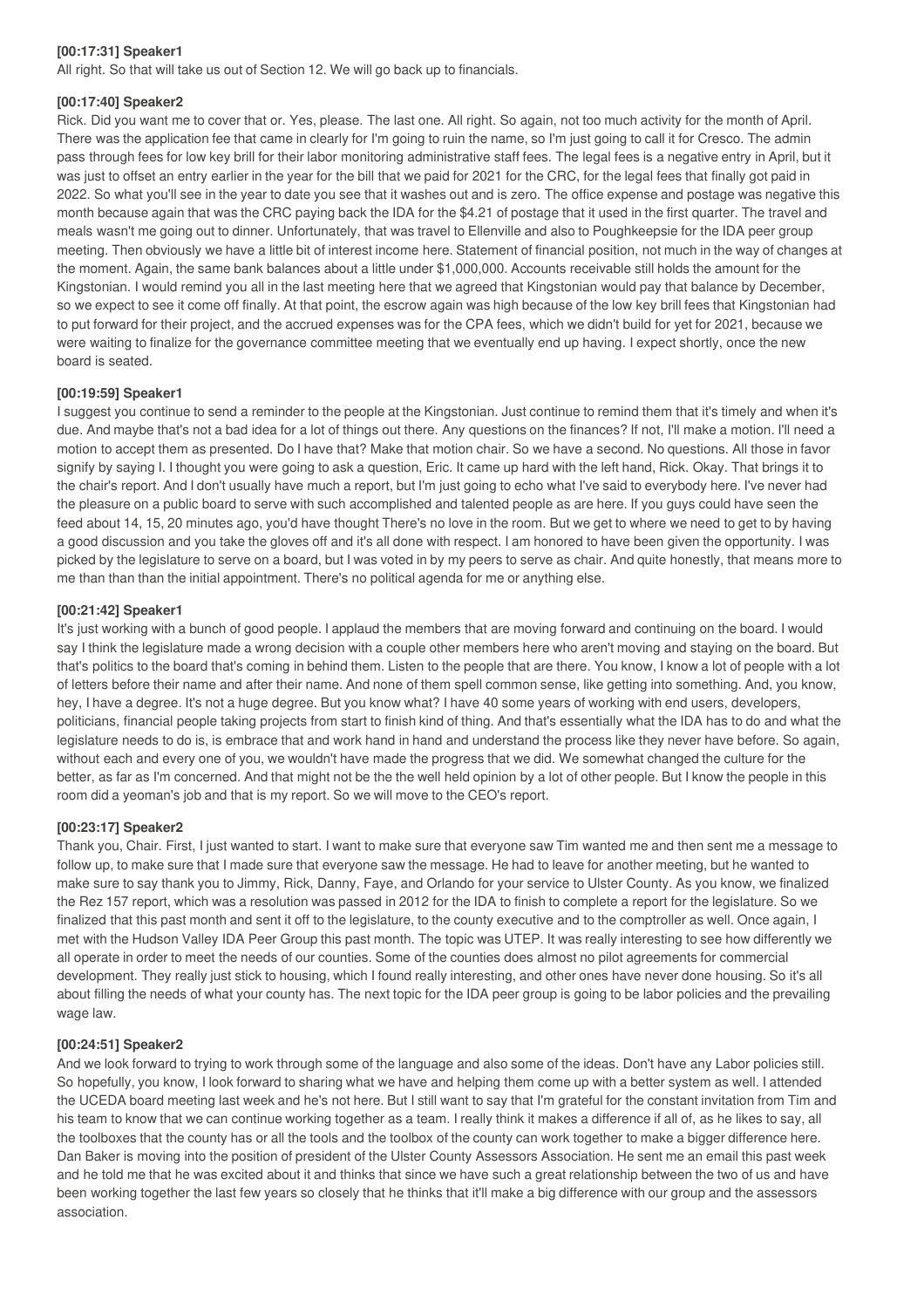#### **[00:26:01] Speaker2**

So I look forward to continuing that, the conversations I've had with them and to continue making the process better as far as making sure the pilots are calculated correctly, consistently, and that we're doing the best job we can. Something that came up during the and Joe probably has a little bit of knowledge on I don't want to put them on the spot too much, but came up during the peer group meeting was a Senate Resolution 184, which is about making all IDA's in the state, have the same rules on recapturing on projects that are not doing what they're supposed to do. Although it sounds like a good idea that we all have the same rules, it seems a little bit scary that then this would take away any discretion that we would have. Right? We were very careful in our policies to make sure we had stuff in there for acts of God and once in a lifetime, pandemics and things that make a really big difference to businesses who are truly doing their best to try to hire. And really, some of these things are out of their hands. So I'm hopeful that.

## **[00:27:12] Speaker1**

In the Constitution of my organization or the bylaws, we have the initial 20 and after that you can add to as long as you're not in conflict with the existing 20. So I think it's a great idea, but I think there should be some things that are a given and some things that are germane to geographic areas and past practices. So council, I don't know what your take is on that, but it might be something that you guys could spearhead. Everybody's got different considerations, so that's good, though. The peer group thing is excellent.

## **[00:27:56] Speaker2**

It is good because another thing came up and we actually started talking about together the issue with the school districts and the pilot calculations and how it affects the tax cap. And Sara Lee, when she started talking about it, I obviously jumped all over it and she said, I can't believe you're into this, too, because I thought I was the only one. And I said, no, we've really been we've taken this seriously. We've been trying to figure out the best way. I told her I had reached out to senators and also assembly members and she said, you know, we all agreed and the rest of the IDA members there that didn't really weren't really familiar. We let them know what was going on. And we all agreed that we want to try to work together because obviously collectively, we're going to have a much bigger voice than just the Ulster County IDA. So I really think so much good is going to come out of this and I look forward to being part of that. The last thing I have a quick thing is the UHY bill for the audit for 2021 is here. It's on page 13. It's 14,000. It was more than what we had originally had when we did the RFP. However, it is under the amount that we budgeted for because after discussing the changes that we had gone through in the differences and the amount of transactions, etc., we did budget for 15,000 for this past year, so it was under that. I did review the bill already with Diane and discussed it. We also discussed some areas again where there's room for improvement. So we plan, I think, I don't know how it'll work with all the changes coming forward, but I don't know if it'll be Diane or the new audit group. But we do plan to talk to you why and try to improve that process as well. So I need a motion and a non roll call vote to approve paying that.

## **[00:29:55] Speaker1**

I need a motion to approve paying the UHY.

**[00:29:59] Speaker3**

So moved.

## **[00:30:00] Speaker1**

I have a second. Second. Thank you, Mike. All those in favor. All right. My host, non carried. Thank you very much. I need a motion to accept. The report is presented from the CEO. Rick. I saw you nod your head there, Rick. So I'm going to make sure you're part of the official record here today. And Mr. Reece, I have a second. All those in favor signify by saying I. I opposed. Carried. Thank you. Brings us to committee reports Dr. Eynon, audit.

## **[00:30:40] Speaker2**

Thank you, Chair. If the committee could look at page, I mean, the board can look at page 14, low key brill report. The only reporting was for the Inness project and they reported 18 workers on site for April and of the 18, 18 were compliant.

## **[00:31:01] Speaker1**

And are they ever going to finish that up there or no?

## **[00:31:05] Speaker2**

A work in progress. And that's my report chair.

## **[00:31:10] Speaker1**

Okay. Any questions for the chair of audit? No. Can I get a motion to accept the report is presented? I have a motion by Mr. Reece. I saw him. He nodded his head. Have a second by Storm. She nodded her head as well. All those in favor. I saw you fail by saying I. I carried. Okay. Finance. This is your big shot at at the end.

## **[00:31:41] Speaker2**

This is it. I'll tell you, I had such a finance committee meeting chair that I.

**[00:31:47] Speaker3** Just.

**[00:31:47] Speaker4** Was all overwhelmed.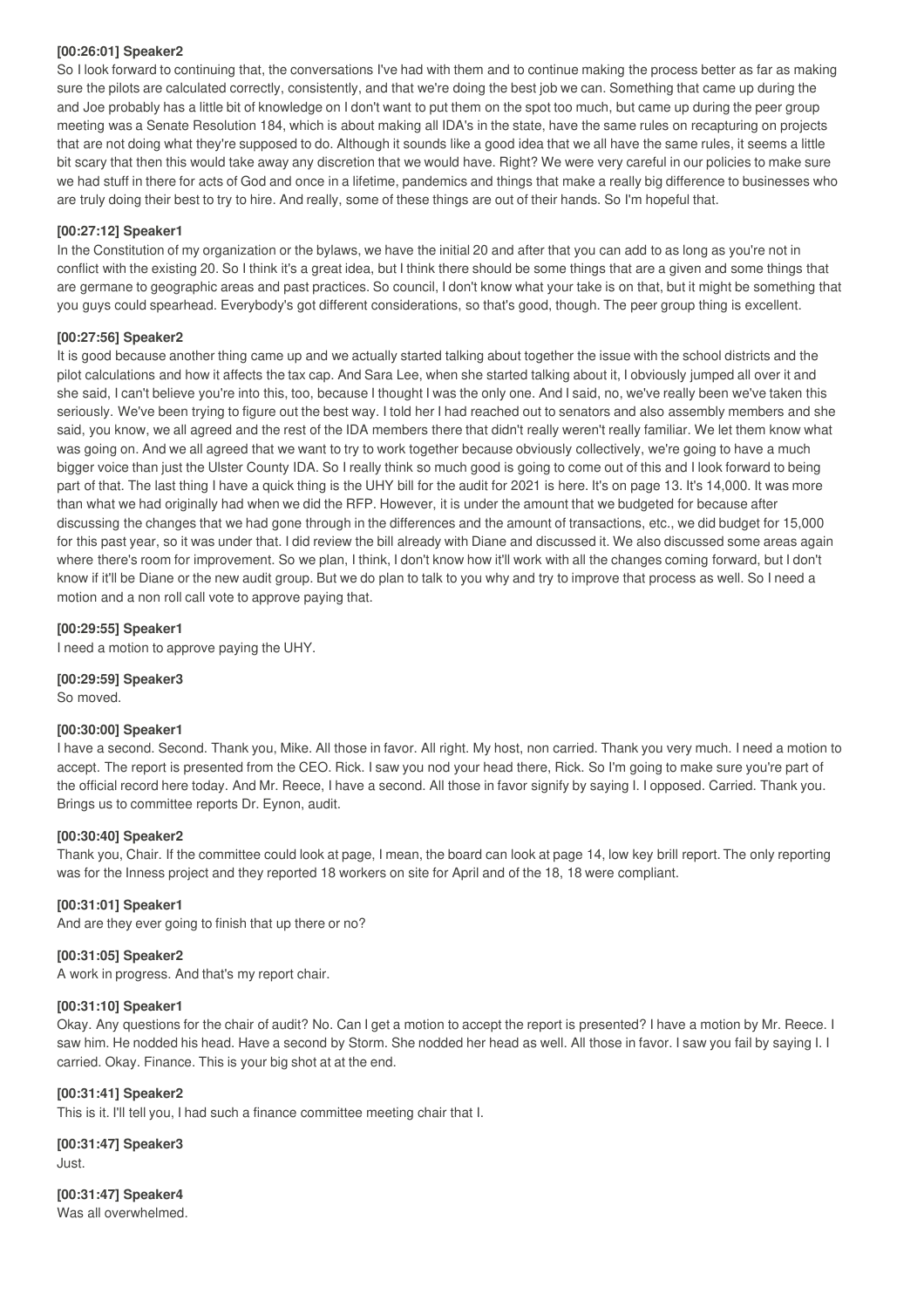## **[00:31:52] Speaker2**

Nothing to report from all the hoopla.

#### **[00:31:56] Speaker1**

Your diligence is above and beyond. Thank you. All right, Mr. Ham. Governance. So the last time the.

#### **[00:32:05] Speaker4**

Governance met was on March 31st of this.

#### **[00:32:07] Speaker1**

Year.

#### **[00:32:09] Speaker4**

But since then, we've been in works to create and update the UTEP with the community benefits. And Rick, Danny and Orlando worked very hard on putting this together, and I think they did a fantastic job. And I think this part of the UTEP is the most beneficial thing to.

## **[00:32:29] Speaker1**

Just Ulster County.

# **[00:32:30] Speaker4**

And the.

## **[00:32:31] Speaker1**

Taxpayers in Ulster County.

## **[00:32:33] Speaker4**

So with that Rose, if you would just read the update on the UTEP and then we'll have Joe read the resolution.

## **[00:32:42] Speaker2**

Where's the easiest spot to go would be page 19. I know that it's very little. Hopefully you can zoom in because I'm sure you're all looking at it on screens in the community investment column, the second to last column. We are implementing what Rick and he said, Rick, Danny and Orlando and I had put together, which was use three vendors specified in the Community Investment Agreement. Then we've added a second spot for the two points to use five vendors and in the three points to use eight vendors. Now if you go to page 20, the community investment policy here, I started it and took a stab at it, but I think Joe did a fantastic job of making it real and making it doing a much better job of putting this together. Yeah.

## **[00:33:40] Speaker4**

Can I jump in real quick?

**[00:33:41] Speaker1** Rose? So one of.

## **[00:33:43] Speaker4**

The things that Joe did a great job on modifying was, is we wanted to make sure in Rick, you'll remember this when we first.

## **[00:33:49] Speaker1**

Started on the board.

## **[00:33:51] Speaker4**

We wanted to make sure you didn't just check something off and get a free three points. You remember all that in the very beginning, and that's where we started the modification of the tab. So with that, this is why we deferred over to Joe also to bring him into this and just make sure that one part of this update, the community benefits, you weren't just checking a box and automatically getting the points. So I defer back to you.

## **[00:34:16] Speaker2**

Rose Thanks. Thank you. So we had originally come up within the group and the governance had tossed around because it seems like a better idea to say that this should be over the life of the project. And of course, that's certainly the hope and the goal that these benefits last and the community investment lasts over the life of the project. And then, however, in order to make it so that we could actually track what's going on and really make sure that we're being diligent and clawing back if we have to, if people are not doing things that they committed to. We have got here what we originally had, Rick, which was the it's the applicable term would be for the life of the construction and then for one additional year after. And like I said, it's our sincere hope that they'll continue to use local vendors and just that we needed to be able to put a finite amount of time on it so that we can make sure that it's actually being done. Um. Joe, do you want to touch on the resolution, please?

## **[00:35:22] Speaker4**

Sure. Thank you, Rose. And. And as Rose indicated, it's on page 15. The meat of the resolution is on page 16, where we talk about we're approving the modifications to the matrix and we're adopting a community investment policy. And again, by way of background, with respect to the preparation of that policy, governance and Rose did a great job of roughing something out. To be honest, I kind of lawyered it, which is frankly my job.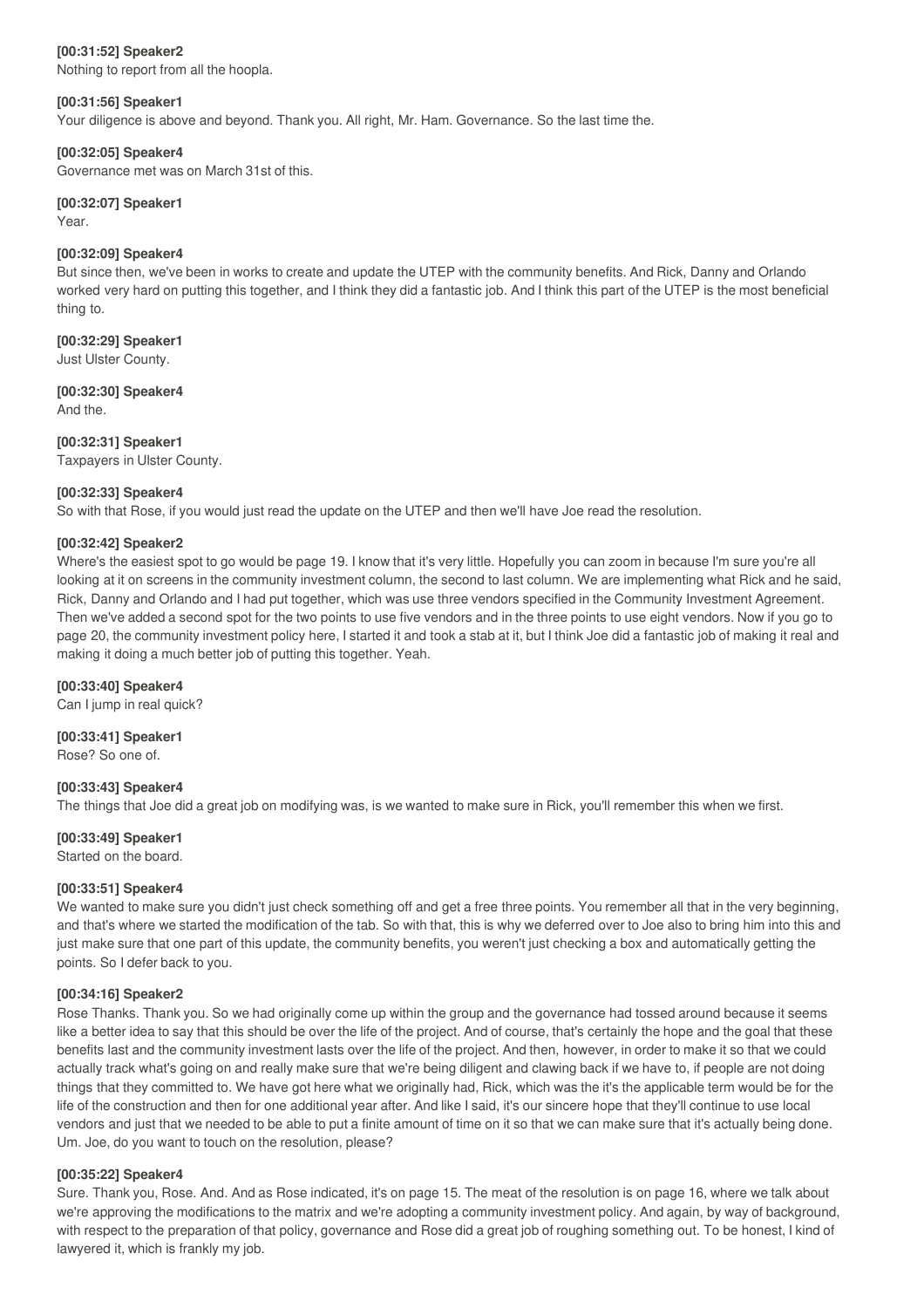**[00:36:04] Speaker4** Exactly what.

**[00:36:05] Speaker2**

Was going on. My exact word.

## **[00:36:08] Speaker4**

And the concept is that we want a policy and then we want measurements and enforcement of that policy. And so the policy outlines examples of local community benefits, local community investments, and that's in section four. And then in Section five, Section six and Section three, we talk about how it's implemented and administering as the lawyer. It's always very nice to have requirements for a policy or for a clawback agreement or for this or for that. But the issue is, how do you monitor this? Because candidly, a year from now, two years from now, Rose and I will be talking about, well, has this company complied? Well, how do we measure that? Well, the way we measure that is by we add these requirements to our clawback agreement. And I had suggested, rather than having a separate agreement, we have these community commitments in our clawback agreement. So it's all one unified document. So a year from now, we only have to look at one document, not multiple documents, and try to string things together. And then there's a whole hierarchy as we've talked about before, a hierarchy of remedies. Do we terminate the pilot? Do we adjust the pilot agreement? Do we claw back? Do we give them another year because of COVID, for instance? So there's kind of a unified approach, you know, to the the addressing of the issue. And candidly, we've we've worked with several of our other IDA clients that have similar matrix structures and community investment requirements or elements. And we've used that approach with our other IDA clients. So we, we frankly know that it works. So with that, I'll open it up for any comments or questions. No comments.

## **[00:38:24] Speaker1**

I make a motion, we move the vote.

**[00:38:27] Speaker2**

I'll second that. Who motioned that? I'm sorry. Was that Jimmy?

**[00:38:33] Speaker1** Yeah.

**[00:38:35] Speaker2** Yep. Thank you. And then say, Got it. James Malcolm. Yes. Diane Eynon. Yes. Faye Storms. Yes. Michael Ham.

**[00:38:47] Speaker1** Yes.

**[00:38:48] Speaker2** Orlando Reece. Yes. Daniel Savona.

**[00:38:52] Speaker4** Yes.

**[00:38:52] Speaker2** And Richard Jones.

**[00:38:54] Speaker1** Yes.

## **[00:38:57] Speaker4**

Okay. And Chair that is I'd like to say one last thing. Thank you very much for everybody that served on the governance committee and everybody's input. Joe, you and Rose did a tremendous job every time I painted myself into a corner a little bit, you know? So you guys were right there all the time for me. And I truly appreciate every board member that I got to call and bounce stuff off of all the time. And and it was very nice to have people come in to the governance committee meeting and put their input in or add something that maybe we were missing. And that's how a group should work and that's how you get things done. So, Chair, that's my report. Thank you.

## **[00:39:41] Speaker1**

No other questions for Mr. Ham. I'll accept the motion to accept this report is presented. I have a motion by Rick I saw move his head again. Orlando seconded that he looked like he wanted to. All those in favor. I was carried. All right. So that would bring me. That's about it, isn't it? New business.

## **[00:40:06] Speaker2**

There's nothing here chair.

## **[00:40:10] Speaker1**

Yeah. Nothing new business. No adjournment or adjournment. Anybody want to make a motion to adjourn? I think what we'll do is we'll take what works for everybody. It's 1019 now. 1030. Orlando, you've got to get going, right?